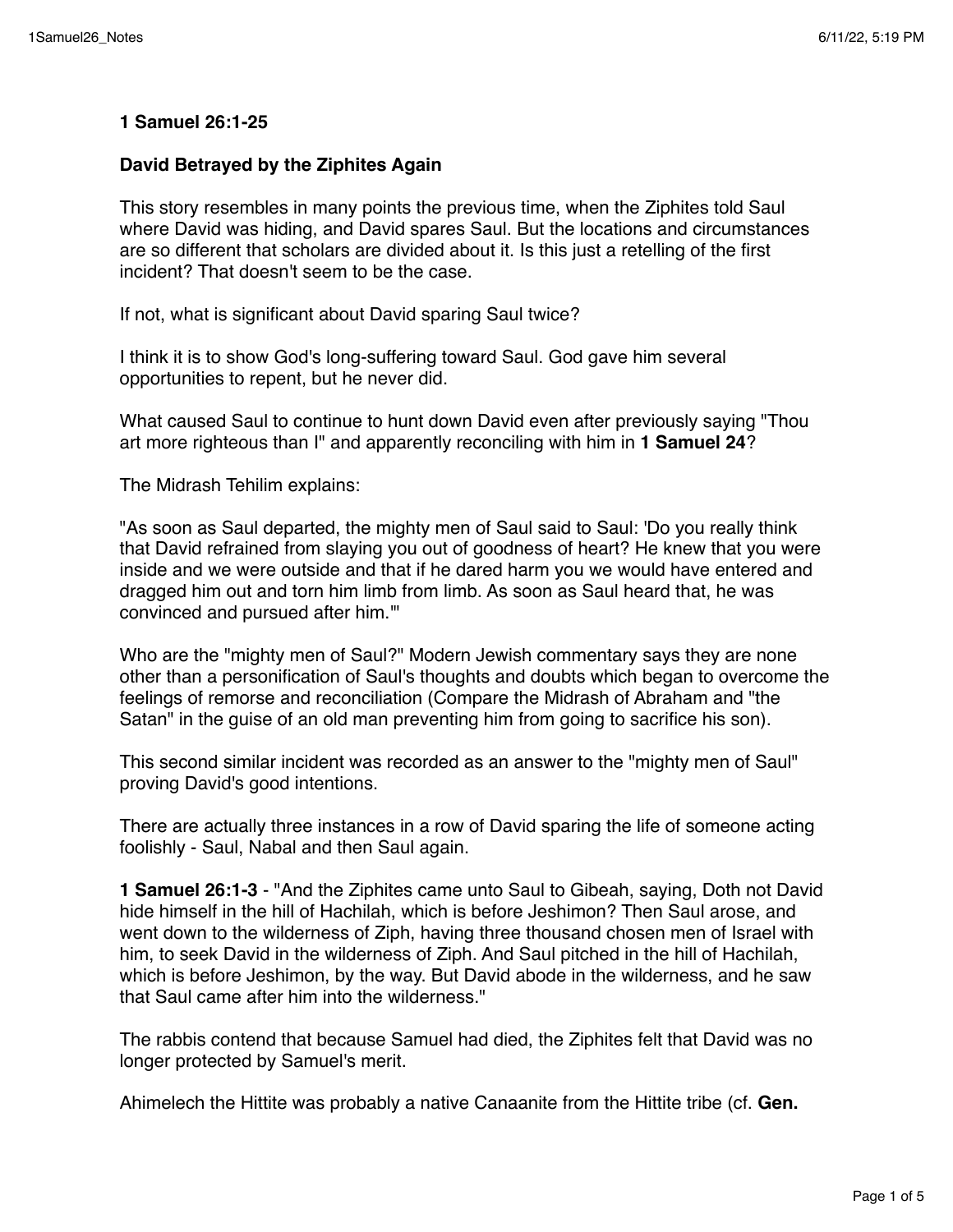**15:20**; et al.) who had joined David's band of soldiers (cf. Uriah the Hittite, **2 Sam. 11:3**). This shows David's appeal to the dispossessed and outcasts around the region.

Abishai was David's nephew, one of the sons of his sister Zeruiah (cf. **1 Chron. 2:15-16**). Joab, who later became David's commander-in-chief, was Abishai's brother.

Saul lay sleeping (**verse 7**) within the "trench" - or rather within the confines of his camp which encircled him.

After sneaking into the camp and coming upon Saul asleep, David forbids Abishai from killing him.

**1 Samuel 26:9-10** - "And David said to Abishai, Destroy him not: for who can stretch forth his hand against the LORD'S anointed, and be guiltless? David said furthermore, As the LORD liveth, the LORD shall smite him; or his day shall come to die; or he shall descend into battle, and perish."

The rabbis say David was actually arguing with himself here, because he was tempted to kill Saul since Saul had gone back on his agreement not to pursue him. But David overcame his "evil inclination."

Instead, David took Saul's spear and a jug of water.

Saul's spear was not only the symbol of Saul's rule, like his sceptre, but had been used to try to kill David three times. Among the Bedouins a spear stuck in the ground outside the entrance distinguishes the tent of the sheikh.

The spear was Saul's power of death, while the jug of water was the essential power for life in the wilderness. By taking these, David was showing Saul he had the power of life and death over him, but chose not to use them.

No one heard them

**1 Samuel 26:12** - "...no man saw it, nor knew it, neither awaked: for they were all asleep; because a deep sleep from the LORD was fallen upon them."

"deep sleep" = *tard*ē*mâ* - deep sleep, a trance. Like God put Abraham to sleep at the horror of great darkness. The same phrase is used when God put Adam to sleep to create Eve (**Genesis 2:21**), and when he caused Abraham to fall into a deep sleep at the horror of great darkness when he performed the covenant. (**Genesis 15:12**) The Midrash says it was a state similar to death.

Something equally important was happening here, because Saul was about to seal his own doom by his lack of true repentance, thus opening the door to David's kingdom that foreshadowed the Messiah.

David calls out to Abner, accusing him of failing to protect the king, even though Abner -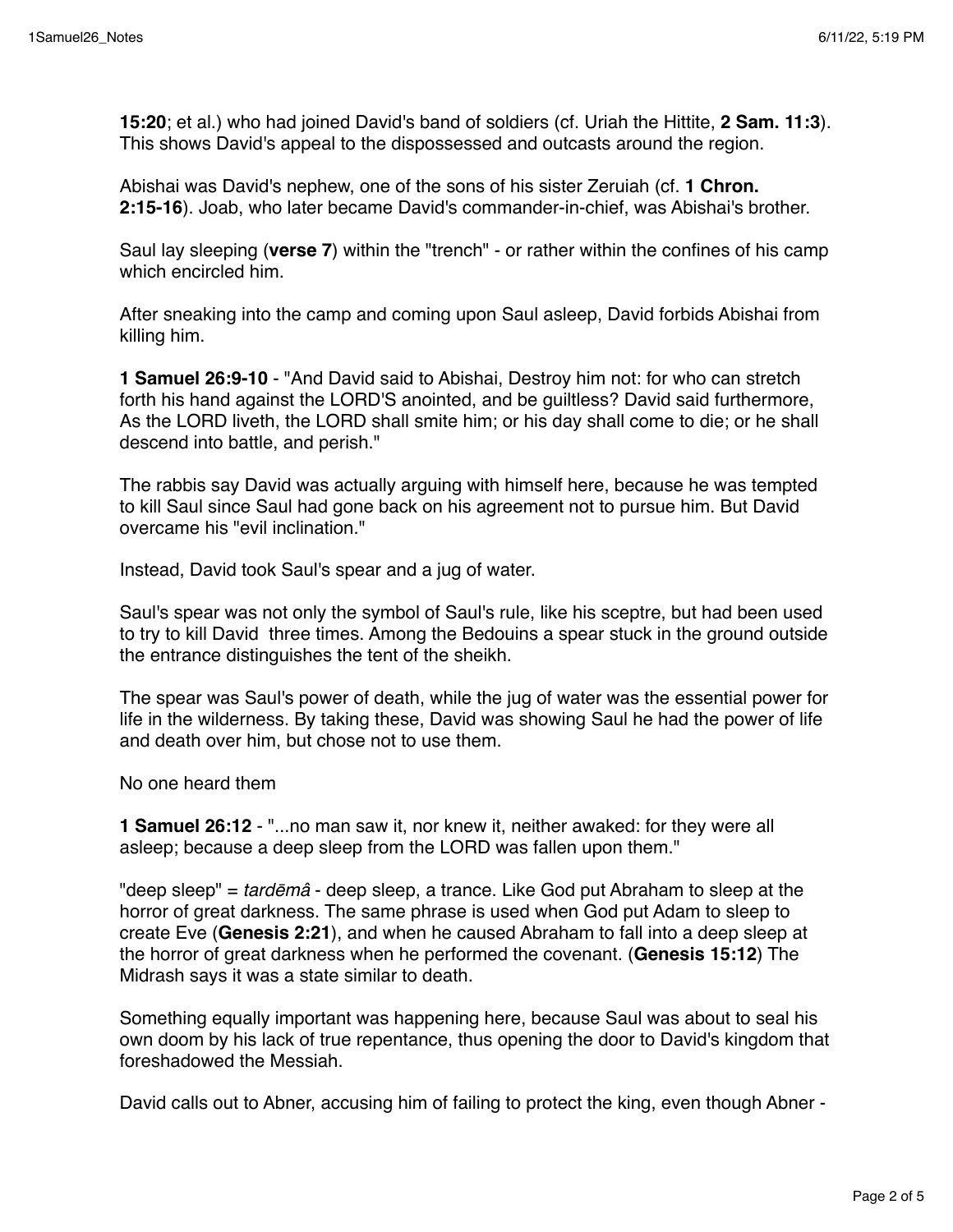according to the Midrash - was so powerful that it was easier to move a six-cubit-wide wall than to dislodge one of his feet.

Saul recognizes David's voice:

**1 Samuel 26:17** - "And Saul knew David's voice, and said, Is this thy voice, my son David? And David said, It is my voice, my lord, O king."

David doesn't call him "Father" as he did before, because he is no longer his father-inlaw. His wife Michal was given to another, as if David was dead.

**1 Samuel 26:18** - "And he said, Wherefore doth my lord thus pursue after his servant? for what have I done? or what evil is in mine hand?"

Recall Moses' complaint to God at Korah's rebellion: "I have not taken one donkey from them or mistreated a single one of them" (**Numbers 16:15**). Jesus too was persecuted without cause.

**1 Samuel 26:19** - "Now therefore, I pray thee, let my lord the king hear the words of his servant. If the LORD have stirred thee up against me, let him accept an offering: but if they be the children of men, cursed be they before the LORD; for they have driven me out this day from abiding in the inheritance of the LORD, saying, Go, serve other gods."

By forcing him to flee into exile, it was tantamount to making him serve other gods, since God would be served only in the Promised Land he had given to His people.

David insists he is about as dangerous to Saul as a flea or a partridge.

## **Saul's 'Sorrow of the World'**

**1 Samuel 26:21** - "Then said Saul, I have sinned: return, my son David: for I will no more do thee harm, because my soul was precious in thine eyes this day: behold, I have played the fool, and have erred exceedingly."

But as before this was merely the "sorrow of the world." Like the tears of Esau:

**- 2 Corinthians 7:10** - "For godly sorrow worketh repentance (*metanoia*) to salvation not to be repented of: but the sorrow of the world worketh death."

"Then Judas, which had betrayed him, when he saw that he was condemned, repented himself..." (**Matthew 27:3**) "repent" here is "*metamelomai*" which means something more like "regret." True godly repentance is "*metanoia*"

Cain said, "My punishment is greater than I can bear" (**Genesis 4:13**) which is more like self-pity than repentance.

Esau, "...when he would have inherited the blessing, he was rejected: for he found no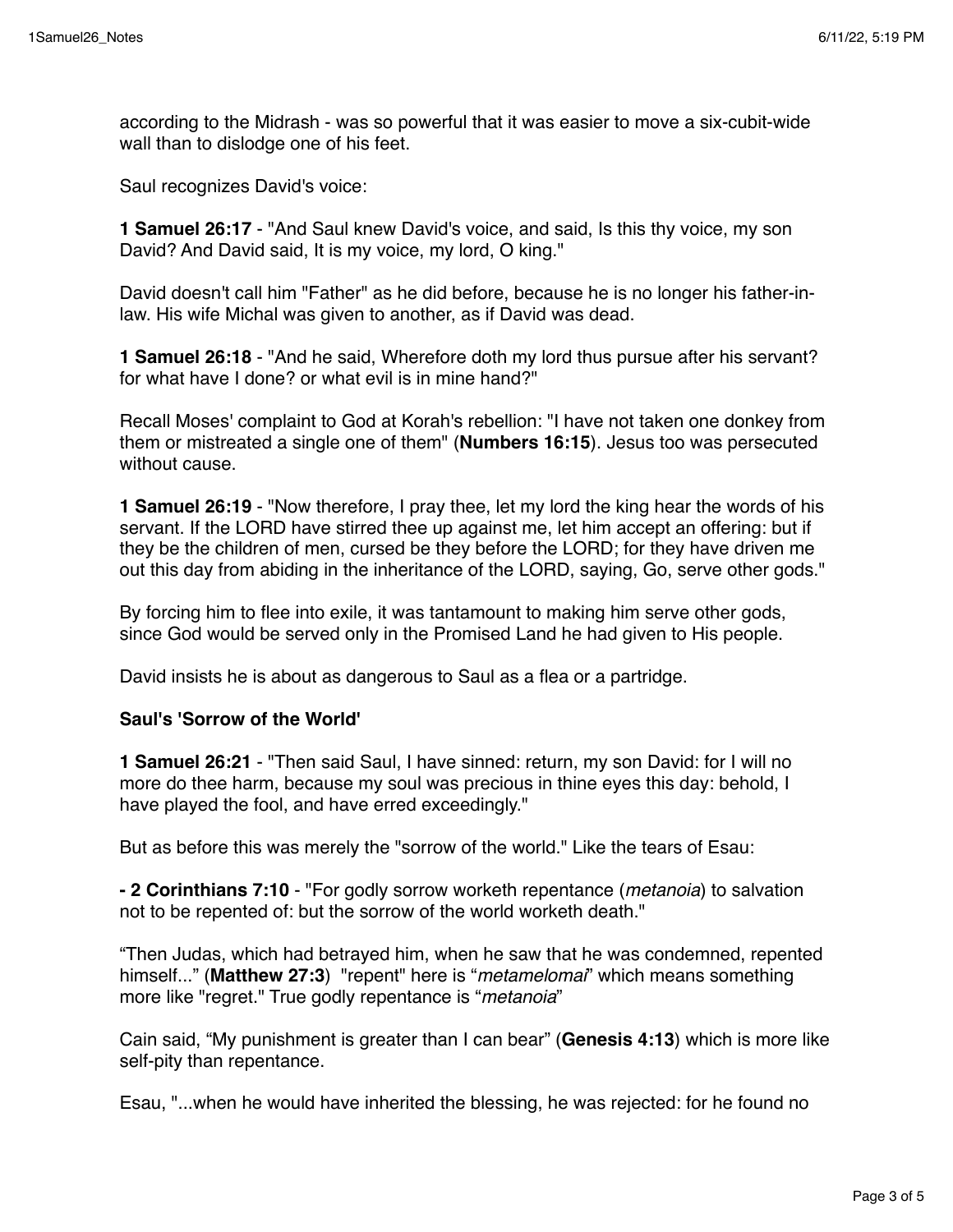place of repentance, though he sought it carefully with tears" (**Hebrews 12:16-17**).

Saul repeatedly waffles and returns to his old spitefulness after his brief periods of regret.

David returned Saul's spear to him (**v. 22**), the symbol of the right to rule. Perhaps David did not return the jug of water in order to remind Saul that he still had the power to end Saul's life.

David had exposed his location to Saul, and risked his own life and his men's survival, really as an act of faith to prove his good will toward Saul. Saul could have attacked with his superior force.

**1 Samuel 26:25** - "Then Saul said to David, Blessed be thou, my son David: thou shalt both do great things, and also shalt still prevail. So David went on his way, and Saul returned to his place."

These are the last recorded words of Saul to David. David left "the territory of Israel" (**27:1**) and moved to the territory of the Philistines, only to return to Israelite territory after Saul's death.

The bottom line of this chapter is **Romans 12:17-21** - "Recompense to no man evil for evil. Provide things honest in the sight of all men. If it be possible, as much as lieth in you, live peaceably with all men. Dearly beloved, avenge not yourselves, but rather give place unto wrath: for it is written, Vengeance is mine; I will repay, saith the Lord."

**- Proverbs 20:22** - "Say not thou, I will recompense evil; but wait on the Lord, and he shall save thee."

If we could carry this idea over into our social media posts or our personal interactions with others, we could introduce some semblance of civility and mercy in our society. Whenever we're in a position to really stick it to our opponents or enemies, we should remember this story of David. Nothing wrong with winning an argument, but we don't have to twist the knife. We are not the judge, jury or executioner - He is. Our job is to love our enemies, as Jesus said.

Saul's recalcitrance was established by these several opportunities God gave him to repent.

The biblical principle is

**- Deuteronomy 19:15** - "A lone witness is not sufficient to establish any wrongdoing or sin against a man, regardless of what offense he may have committed. A matter must be established by the testimony of two or three witnesses."

**- Matthew 18:16** - "But if he will not listen, take one or two others along, so that 'every matter may be established by the testimony of two or three witnesses.'